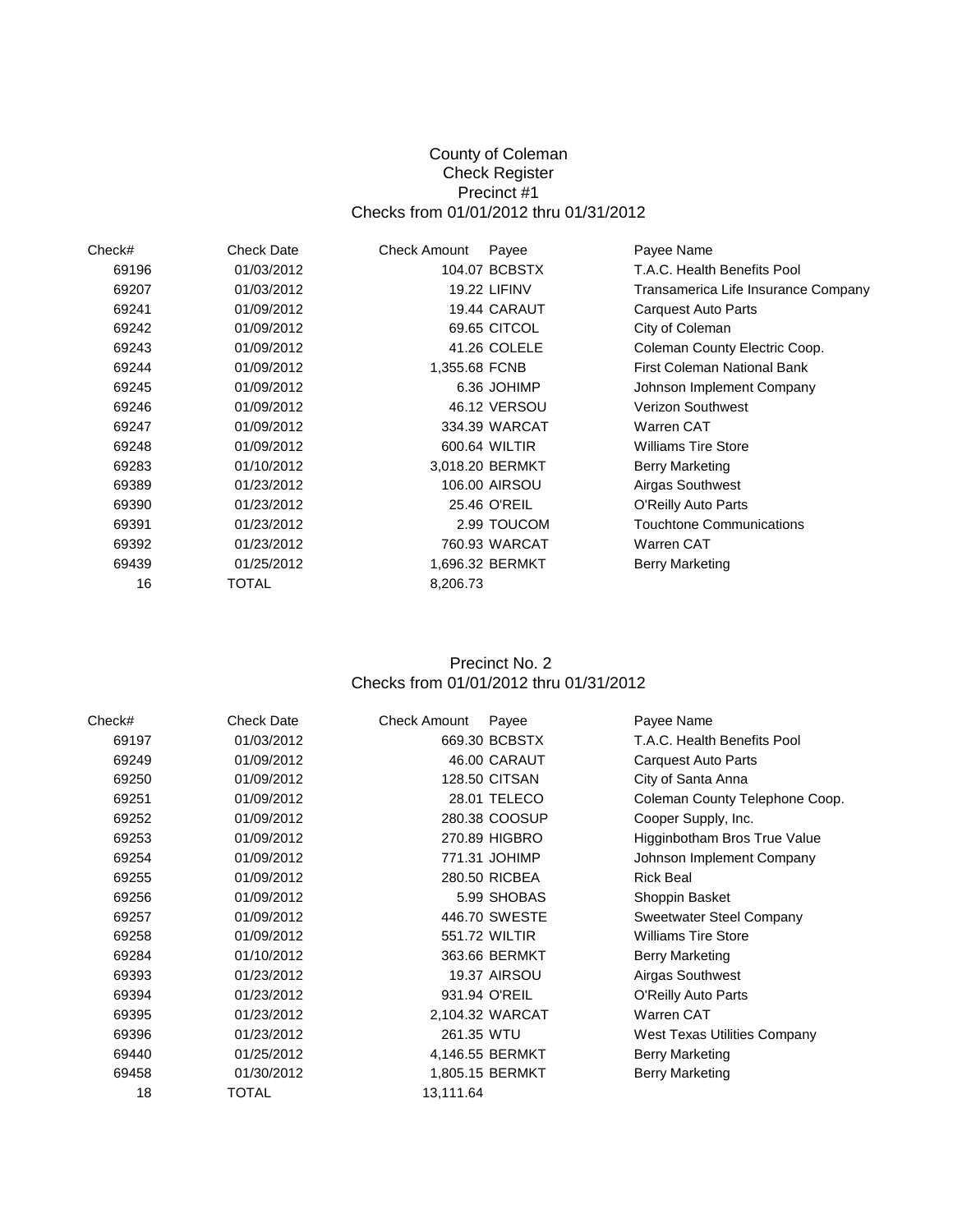## Precinct No. 3 Checks from 01/01/2012 thru 01/31/2012

| Check# | <b>Check Date</b> | <b>Check Amount</b> | Payee               | Payee Name                                     |
|--------|-------------------|---------------------|---------------------|------------------------------------------------|
| 69198  | 01/03/2012        |                     | 201.32 BCBSTX       | T.A.C. Health Benefits Pool                    |
| 69203  | 01/03/2012        |                     | 38.46 GUARDI        | Guardian - Appleton                            |
| 69259  | 01/09/2012        |                     | 359.40 CALCON       | California Contractors Supplies, Inc.          |
| 69260  | 01/09/2012        |                     | 533.98 CARAUT       | Carquest Auto Parts                            |
| 69261  | 01/09/2012        |                     | 27.93 COLELE        | Coleman County Electric Coop.                  |
| 69262  | 01/09/2012        |                     | 21.61 COLWAT        | <b>Coleman County Special Utility District</b> |
| 69263  | 01/09/2012        |                     | 26.30 TELECO        | Coleman County Telephone Coop.                 |
| 69264  | 01/09/2012        | 1,936.68 FCNB       |                     | First Coleman National Bank                    |
| 69265  | 01/09/2012        |                     | <b>19.78 HIGBRO</b> | Higginbotham Bros True Value                   |
| 69266  | 01/09/2012        | 1,453.81 WILTIR     |                     | <b>Williams Tire Store</b>                     |
| 69285  | 01/10/2012        |                     | 2.818.25 BERMKT     | <b>Berry Marketing</b>                         |
| 69397  | 01/23/2012        |                     | 106.00 AIRSOU       | Airgas Southwest                               |
| 69398  | 01/23/2012        |                     | 51.84 DUNDIS        | Trashaway/Duncan #691                          |
| 69399  | 01/23/2012        |                     | 874.05 WARCAT       | Warren CAT                                     |
| 14     | TOTAL             | 8,469.41            |                     |                                                |

# Precinct No. 4 Checks from 01/01/2012 thru 01/31/2012

| Check# | <b>Check Date</b> | <b>Check Amount</b> | Payee                | Payee Name                                     |
|--------|-------------------|---------------------|----------------------|------------------------------------------------|
| 69199  | 01/03/2012        |                     | 6.54 BCBSTX          | T.A.C. Health Benefits Pool                    |
| 69204  | 01/03/2012        |                     | 76.49 GUARDI         | Guardian - Appleton                            |
| 69267  | 01/09/2012        |                     | 87.68 ALLWAS         | <b>Allied Waste Services</b>                   |
| 69268  | 01/09/2012        |                     | <b>112.80 BERMAR</b> | Berry Marketing Inc.                           |
| 69269  | 01/09/2012        |                     | 240.90 CARAUT        | Carquest Auto Parts                            |
| 69270  | 01/09/2012        |                     | 88.14 COLELE         | Coleman County Electric Coop.                  |
| 69271  | 01/09/2012        |                     | 21.61 COLWAT         | <b>Coleman County Special Utility District</b> |
| 69272  | 01/09/2012        |                     | 680.00 COLMAC        | Coleman Machine & Welding                      |
| 69273  | 01/09/2012        |                     | 67.32 COOSUP         | Cooper Supply, Inc.                            |
| 69274  | 01/09/2012        |                     | 77.88 HIGBRO         | Higginbotham Bros True Value                   |
| 69275  | 01/09/2012        |                     | 395.29 JOHIMP        | Johnson Implement Company                      |
| 69276  | 01/09/2012        |                     | 53.95 KIRSMI         | Kirby-Smith Machinery, Inc.                    |
| 69277  | 01/09/2012        |                     | 41.79 VERSOU         | <b>Verizon Southwest</b>                       |
| 69278  | 01/09/2012        |                     | 345.16 WILTIR        | <b>Williams Tire Store</b>                     |
| 69286  | 01/10/2012        |                     | 1,713.89 BERMKT      | <b>Berry Marketing</b>                         |
| 69400  | 01/23/2012        |                     | 6.57 TOUCOM          | <b>Touchtone Communications</b>                |
| 69401  | 01/23/2012        |                     | 64.30 WARCAT         | Warren CAT                                     |
| 17     | TOTAL             | 4,080.31            |                      |                                                |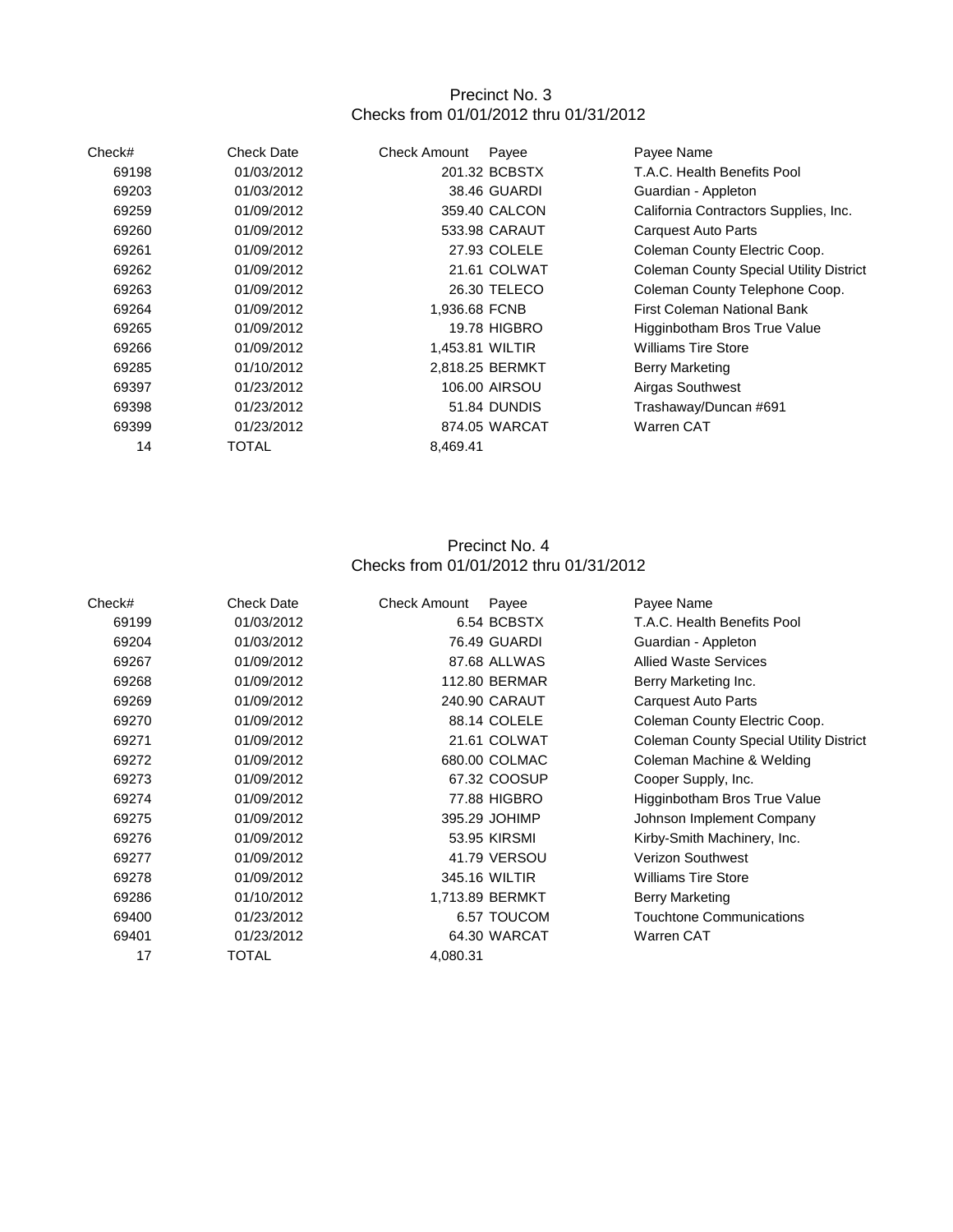#### General Road and Bridge Fund Checks from 01/01/2012 thru 01/31/2012

| Check# | <b>Check Date</b> | <b>Check Amount</b><br>Payee | Payee Name                             |
|--------|-------------------|------------------------------|----------------------------------------|
| 69195  | 01/03/2012        | 8,520.98 BCBSTX              | T.A.C. Health Benefits Pool            |
| 69200  | 01/03/2012        | 224.00 LISTBL                | <b>Blue Cross Blue Shield of Texas</b> |
| 69202  | 01/03/2012        | 83.08 GUARDI                 | Guardian - Appleton                    |
| 69205  | 01/03/2012        | 31.90 TRALIF                 | Conseco Life Insurance Co.             |
| 69279  | 01/09/2012        | 64.32 JOHIMP                 | Johnson Implement Company              |
| 69282  | 01/10/2012        | 28.90 CONSEC                 | Washington National Ins. Co.           |
|        | <b>TOTAL</b>      | 8,953.18                     |                                        |
|        |                   | \$30,842.86                  | Payroll                                |
|        |                   | \$2,877.12                   | Payroll taxes                          |
|        |                   | \$7,155.48                   | Retirement contributions               |
|        |                   | \$0.00                       | Transfers to precincts                 |

### General Fund Checks from 01/01/2012 thru 01/31/2012

| Check# | <b>Check Date</b> | <b>Check Amount</b> | Payee           | Payee Name                                 |
|--------|-------------------|---------------------|-----------------|--------------------------------------------|
| 69194  | 01/03/2012        | 15,945.45 BCBSTX    |                 | T.A.C. Health Benefits Pool                |
| 69201  | 01/03/2012        |                     | 1,036.06 GUARDI | Guardian - Appleton                        |
| 69206  | 01/03/2012        |                     | 206.07 LIFINV   | Transamerica Life Insurance Company        |
| 69208  | 01/04/2012        |                     | 1,103.84 TACUNE | <b>Texas Association of Counties</b>       |
| 69209  | 01/06/2012        |                     | 60.00 ELECOU    | Eleventh Court of Appeals                  |
| 69210  | 01/09/2012        |                     | 24.88 ADVOFF    | Advantage Office Products LLC              |
| 69211  | 01/09/2012        |                     | 87.50 ALL&AL    | Allen & Allen                              |
| 69212  | 01/09/2012        |                     | 174.00 AUSPON   | Austin L. Pond                             |
| 69213  | 01/09/2012        |                     | 456.41 BENKEI   | Ben E. Keith Company                       |
| 69214  | 01/09/2012        |                     | 350.00 BOBLIN   | Bobby Lee Lindsey                          |
| 69215  | 01/09/2012        |                     | 144.00 BRALOG   | Brandon Logan                              |
| 69216  | 01/09/2012        |                     | 1,866.40 CITCOL | City of Coleman                            |
| 69217  | 01/09/2012        |                     | 96.00 CHR&DE    | Coleman Chronicle & DV                     |
| 69218  | 01/09/2012        |                     | 59.00 COTECO    | Coleman Co. Telecommunications             |
| 69219  | 01/09/2012        |                     | 416.66 COMCOR   | <b>District Adult Probation Department</b> |
| 69220  | 01/09/2012        |                     | 196.78 HIGBRO   | Higginbotham Bros True Value               |
| 69221  | 01/09/2012        |                     | 36.36 INTBAT    | Interstate All Battery Center              |
| 69222  | 01/09/2012        |                     | 60.00 JUSPEA    | Justices of the Peace and                  |
| 69223  | 01/09/2012        |                     | 160.00 MOOPLU   | Moore's Plumbing                           |
| 69224  | 01/09/2012        |                     | 62.88 ORKIN     | Orkin                                      |
| 69225  | 01/09/2012        |                     | 116.00 POMAST   | Postmaster                                 |
| 69226  | 01/09/2012        |                     | 468.30 SPRINT   | <b>SPRINT</b>                              |
| 69227  | 01/09/2012        |                     | 1,251.76 SHOBAS | Shoppin Basket                             |
| 69228  | 01/09/2012        |                     | 20.00 TCEQ      | <b>Texas Commission on Environmental</b>   |
| 69229  | 01/09/2012        |                     | 39.64 COUPRO    | <b>Texas County Progress</b>               |
| 69230  | 01/09/2012        |                     | 75.00 TXJCOU    | Texas Justice Court Judges Association     |
| 69231  | 01/09/2012        |                     | 2,400.00 TEXWIL | Texas Wildlife Damage Mgnt Fd.             |
| 69232  | 01/09/2012        |                     | 293.05 TOSFIN   | <b>Toshiba Financial Services</b>          |
| 69233  | 01/09/2012        |                     | 24.99 TYSPHA    | <b>Tyson Pharmacy</b>                      |
| 69234  | 01/09/2012        |                     | 46.00 WADTUR    | <b>Wade Turner</b>                         |
|        |                   |                     |                 |                                            |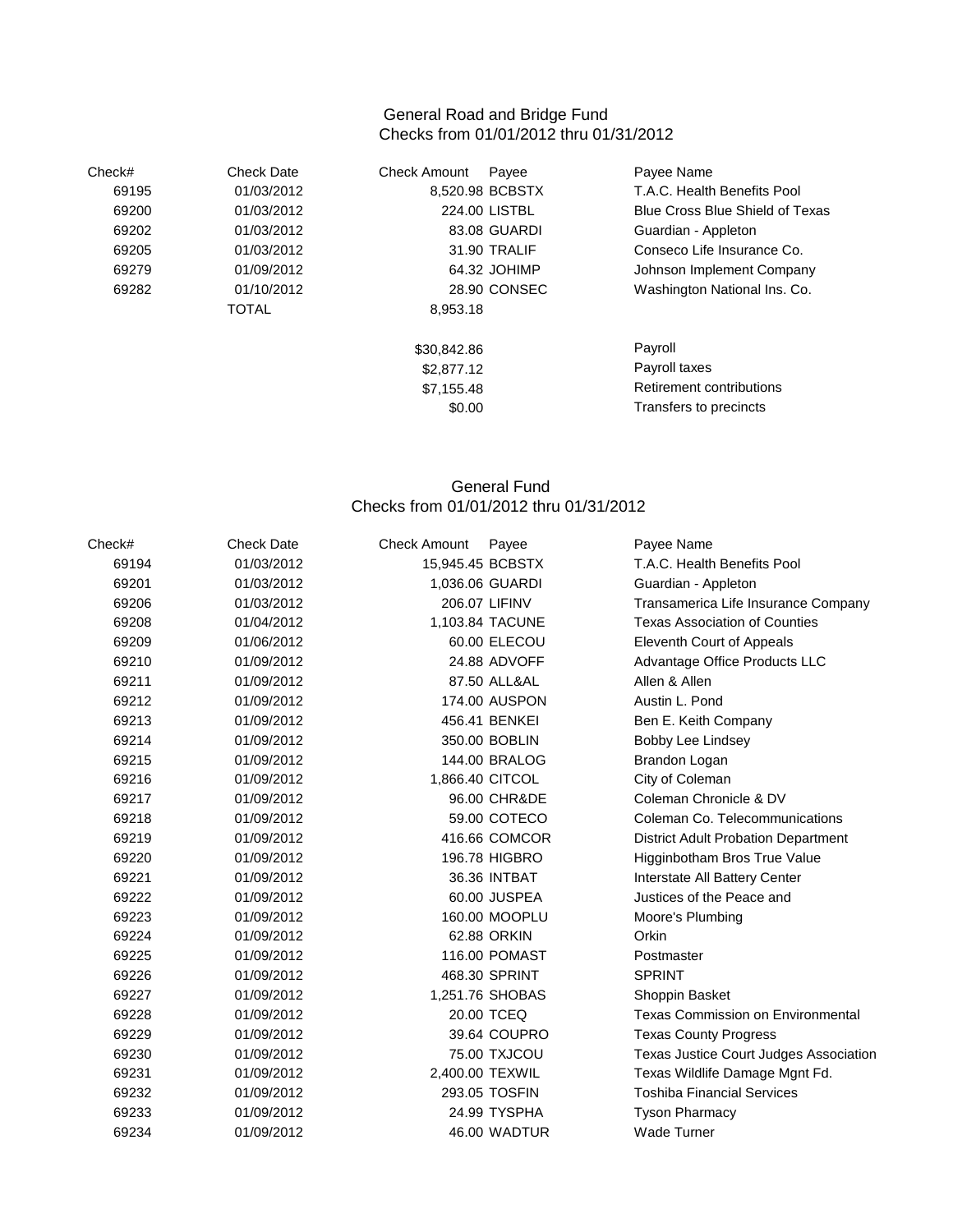| 69235 | 01/09/2012 | 108.61 SHEOFF | Wade Turner, Sheriff          |
|-------|------------|---------------|-------------------------------|
| 69236 | 01/09/2012 | 177.60 WELFAR | Wells Fargo Financial Leasing |
| 69237 | 01/09/2012 | 254.34 WILTIR | <b>Williams Tire Store</b>    |
| 69238 | 01/09/2012 | <b>DRICON</b> | <b>Connie M Driskill</b>      |
| 69239 | 01/09/2012 | <b>MCMTAM</b> | Tammy R McMillan              |
| 69240 | 01/09/2012 | <b>SANSHI</b> | Shirley C Sansing             |
| 69281 | 01/10/2012 | 129.75 CONSEC | Washington National Ins. Co.  |
| 69287 | 01/10/2012 | 213.12 CHRBUR | <b>Christin Burris</b>        |
| 69288 | 01/13/2012 | <b>GUETIF</b> | Tiffany D. Zirkle             |
| 69289 | 01/13/2012 | <b>BAKNAN</b> | Nancy G Baker                 |
| 69290 | 01/13/2012 | <b>BERCAR</b> | Carla J Berry                 |
| 69291 | 01/13/2012 | <b>BURCHR</b> | Christin D Burris             |
| 69292 | 01/13/2012 | CAMWIL        | William N Campbell            |
| 69293 | 01/13/2012 | <b>CONCHR</b> | Christine D Connelly          |
| 69294 | 01/13/2012 | <b>DUNDAV</b> | David L Dunlap                |
| 69295 | 01/13/2012 | <b>GEOJAR</b> | Jarvis M George               |
| 69296 | 01/13/2012 | <b>HARBEV</b> | <b>Beverly K Harris</b>       |
| 69297 | 01/13/2012 | <b>HUDDAR</b> | Darlene A Huddle              |
| 69298 | 01/13/2012 | <b>LEMCAT</b> | Cathryn R LeMay               |
| 69299 | 01/13/2012 | <b>MAYMAR</b> | Margie K Mayo                 |
| 69300 | 01/13/2012 | <b>SMIPAT</b> | Patricia S McMillan           |
| 69301 | 01/13/2012 | <b>MENSTA</b> | Stacey D Mendoza              |
| 69302 | 01/13/2012 | <b>ROSJOE</b> | Joe L Rose                    |
| 69303 | 01/13/2012 | <b>TRAJAM</b> | Jamie L Trammell              |
| 69304 | 01/13/2012 | <b>WATJOE</b> | Joe D Watson                  |
| 69305 | 01/13/2012 | <b>BEARIC</b> | Richard L Beal                |
|       |            | <b>DAVBOB</b> |                               |
| 69306 | 01/13/2012 |               | Bobby A Davis                 |
| 69307 | 01/13/2012 | <b>STEJOH</b> | Johnny M Stephenson           |
| 69308 | 01/13/2012 | <b>WILMAR</b> | Mark L Williams               |
| 69309 | 01/13/2012 | <b>CROBOB</b> | Bobby J Croft                 |
| 69310 | 01/13/2012 | <b>FORTER</b> | Terry G Fortune               |
| 69311 | 01/13/2012 | <b>ROBOLL</b> | Ollie W Roberson, Jr.         |
| 69312 | 01/13/2012 | <b>DILEDD</b> | Eddie W Dillard               |
| 69313 | 01/13/2012 | <b>MORJOE</b> | William J Morris              |
| 69314 | 01/13/2012 | PEEDAV        | David P Peeples, III          |
| 69315 | 01/13/2012 | LAWSCO        | <b>Scotty W Lawrence</b>      |
| 69316 | 01/13/2012 | <b>SMIMAR</b> | Mark R Smith                  |
| 69317 | 01/13/2012 | <b>ROMALE</b> | Alejandro Torres-Romero       |
| 69318 | 01/13/2012 | <b>BOWROB</b> | Robert L Bowen                |
| 69319 | 01/13/2012 | <b>BURCOD</b> | Cody L Burris                 |
| 69320 | 01/13/2012 | <b>WALMAC</b> | <b>Mackie J Walters</b>       |
| 69321 | 01/12/2012 | <b>WOOCON</b> | Connie Y Beloat               |
| 69322 | 01/12/2012 | <b>COGLES</b> | Leslie W Cogdill              |
| 69323 | 01/12/2012 | <b>HAMMIC</b> | Linda M Hammonds              |
| 69324 | 01/12/2012 | <b>JONRAY</b> | Raymond E Jones, Sr.          |
| 69325 | 01/12/2012 | LANARC        | Archie W Lancaster            |
| 69326 | 01/12/2012 | LAWJES        | Jessie W Laws                 |
| 69327 | 01/12/2012 | <b>PLUVIC</b> | Vickie S Melot                |
| 69328 | 01/12/2012 | <b>MOONAT</b> | Natasha G Moody               |
| 69329 | 01/12/2012 | <b>PONGER</b> | Gerald L Pond                 |
| 69330 | 01/12/2012 | <b>TURROB</b> | Robert W Turner               |
| 69331 | 01/12/2012 | <b>WATCIN</b> | Cindy L Watson                |
| 69332 | 01/12/2012 | WATJER        | Jeromy Watson                 |
| 69333 | 01/12/2012 | WILWIL        | Willie D Williams             |
|       |            |               |                               |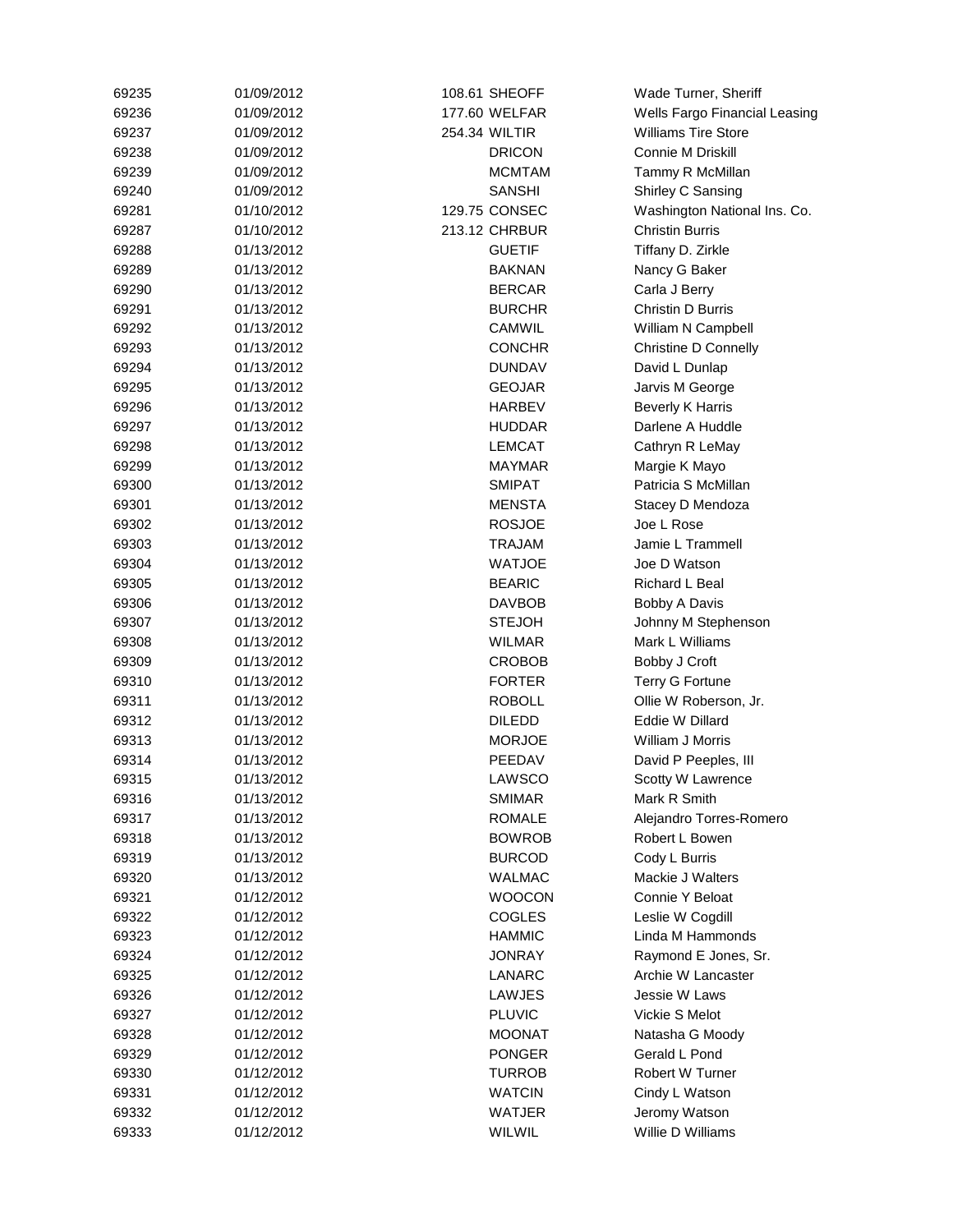| 69334 | 01/12/2012 |                  | <b>WIPDAN</b>       | Daniel L Wipff                        |
|-------|------------|------------------|---------------------|---------------------------------------|
| 69335 | 01/17/2012 |                  | 1,481.00 COCLER     | Coleman County Clerk                  |
| 69336 | 01/18/2012 | 14,859.15 BLEFOR |                     | <b>Bledsoe Ford-Mercury</b>           |
| 69337 | 01/20/2012 |                  | 6.00 ZZMISC         | Danny Baker                           |
| 69338 | 01/20/2012 |                  | 6.00 ZZMISC         | Marva Baker                           |
| 69339 | 01/20/2012 |                  | 6.00 ZZMISC         | Shirley J. Bethel                     |
| 69340 | 01/20/2012 |                  | 6.00 ZZMISC         | Jimmy Wade Brinson                    |
| 69341 | 01/20/2012 |                  | 6.00 ZZMISC         | Ronald Casanova                       |
| 69342 | 01/20/2012 |                  | 6.00 ZZMISC         | Gary A. Castleberry                   |
| 69343 | 01/20/2012 |                  | 6.00 ZZMISC         | James Irwin                           |
| 69344 | 01/20/2012 |                  | 6.00 ZZMISC         | Leroy G. Kraatz                       |
| 69345 | 01/20/2012 |                  | 6.00 ZZMISC         | <b>Gregory Percival</b>               |
| 69346 | 01/20/2012 |                  | 6.00 ZZMISC         | <b>Ricky Rambo</b>                    |
| 69347 | 01/20/2012 |                  | 6.00 ZZMISC         | <b>Vicky Reline</b>                   |
| 69348 | 01/20/2012 |                  | 6.00 ZZMISC         | Prezell Washington                    |
| 69349 | 01/20/2012 |                  | 6.00 ZZMISC         | Douglas Mack Watson, Jr.              |
| 69350 | 01/20/2012 |                  | 57.00 CHIWEL        | <b>Coleman County Child Welfare</b>   |
| 69351 | 01/23/2012 |                  | 246.25 ADVOFF       | Advantage Office Products LLC         |
| 69352 | 01/23/2012 |                  | 1,072.78 ATMENE     | Atmos Energy                          |
| 69353 | 01/23/2012 |                  | 2,122.48 BERMAR     | Berry Marketing Inc.                  |
| 69354 | 01/23/2012 |                  | 600.00 BRITHU       | <b>Britt Thurman Attorney</b>         |
|       |            |                  |                     | <b>Card Service Center</b>            |
| 69355 | 01/23/2012 |                  | 1,132.84 CARSER     |                                       |
| 69356 | 01/23/2012 |                  | 458.34 CMCDON       | <b>Charles McDonald</b>               |
| 69357 | 01/23/2012 |                  | 74.61 CHRBUR        | <b>Christin Burris</b>                |
| 69358 | 01/23/2012 |                  | 452.07 CITCOL       | City of Coleman                       |
| 69359 | 01/23/2012 |                  | 3,500.00 COCOME     | <b>Coleman County Medical Center</b>  |
| 69360 | 01/23/2012 |                  | 124.68 CCTAX        | Coleman County Tax Assessor-Collector |
| 69361 | 01/23/2012 |                  | 175.00 COUTRE       | County Treas.Assn. of Texas           |
| 69362 | 01/23/2012 |                  | 110.95 ENGBUS       | <b>English Business Forms</b>         |
| 69363 | 01/23/2012 |                  | <b>22.80 KIROFF</b> | Kirbo's Office Systems                |
| 69364 | 01/23/2012 |                  | 640.00 KORROB       | Kory G. Robinson                      |
| 69365 | 01/23/2012 |                  | 510.00 LORBOH       | Lori Bohannon County Clerk            |
| 69366 | 01/23/2012 |                  | 488.87 NANCAM       | Nance Campbell                        |
| 69367 | 01/23/2012 | 400.00 NACO      |                     | National Association of Counties      |
| 69368 | 01/23/2012 |                  | 2,200.00 NETDAT     | <b>Net Data</b>                       |
| 69369 | 01/23/2012 |                  | 411.25 JOJONE       | Norma Jo Jones                        |
| 69370 | 01/23/2012 |                  | 400.00 PAUJEN       | Paul Jensen                           |
| 69371 | 01/23/2012 | 88.00 V          | <b>POSMAS</b>       | Postmaster                            |
| 69372 | 01/23/2012 |                  | 92.69 RAYJON        | Raymond E. Jones Sr                   |
| 69373 | 01/23/2012 |                  | 72.38 RENMCM        | Renea McMillan                        |
| 69374 | 01/23/2012 |                  | 163.06 SCOMER       | Scott-Merriman, Inc.                  |
| 69375 | 01/23/2012 |                  | 324.16 STAMEN       | Stacey Mendoza                        |
| 69376 | 01/23/2012 |                  | 84.80 STACOF        | <b>Standard Coffee Service</b>        |
| 69377 | 01/23/2012 |                  | 10.00 TASHOM        | Taste of Home                         |
| 69378 | 01/23/2012 |                  | 85.00 TAXASS        | Tax Assessor-Collector Assn.          |
| 69379 | 01/23/2012 |                  | 50.00 TEXDIS        | <b>Texas District Court Alliance</b>  |
| 69380 | 01/23/2012 |                  | 98.96 TOUCOM        | <b>Touchtone Communications</b>       |
| 69381 | 01/23/2012 |                  | 160.00 UNIELE       | United Elevator Service Inc           |
| 69382 | 01/23/2012 |                  | 1,695.22 VERSOU     | Verizon Southwest                     |
| 69383 | 01/23/2012 |                  | 462.00 WCTCOG       | West Central Texas Council of         |
| 69384 | 01/23/2012 |                  | 276.60 WESTEX       | West Texas Fire Extinguisher, Inc.    |
| 69385 | 01/23/2012 |                  | 312.48 XERCOR       | Xerox Corporation                     |
| 69386 | 01/23/2012 |                  | <b>DRICON</b>       | <b>Connie M Driskill</b>              |
| 69387 | 01/23/2012 |                  | <b>MCMTAM</b>       | Tammy R McMillan                      |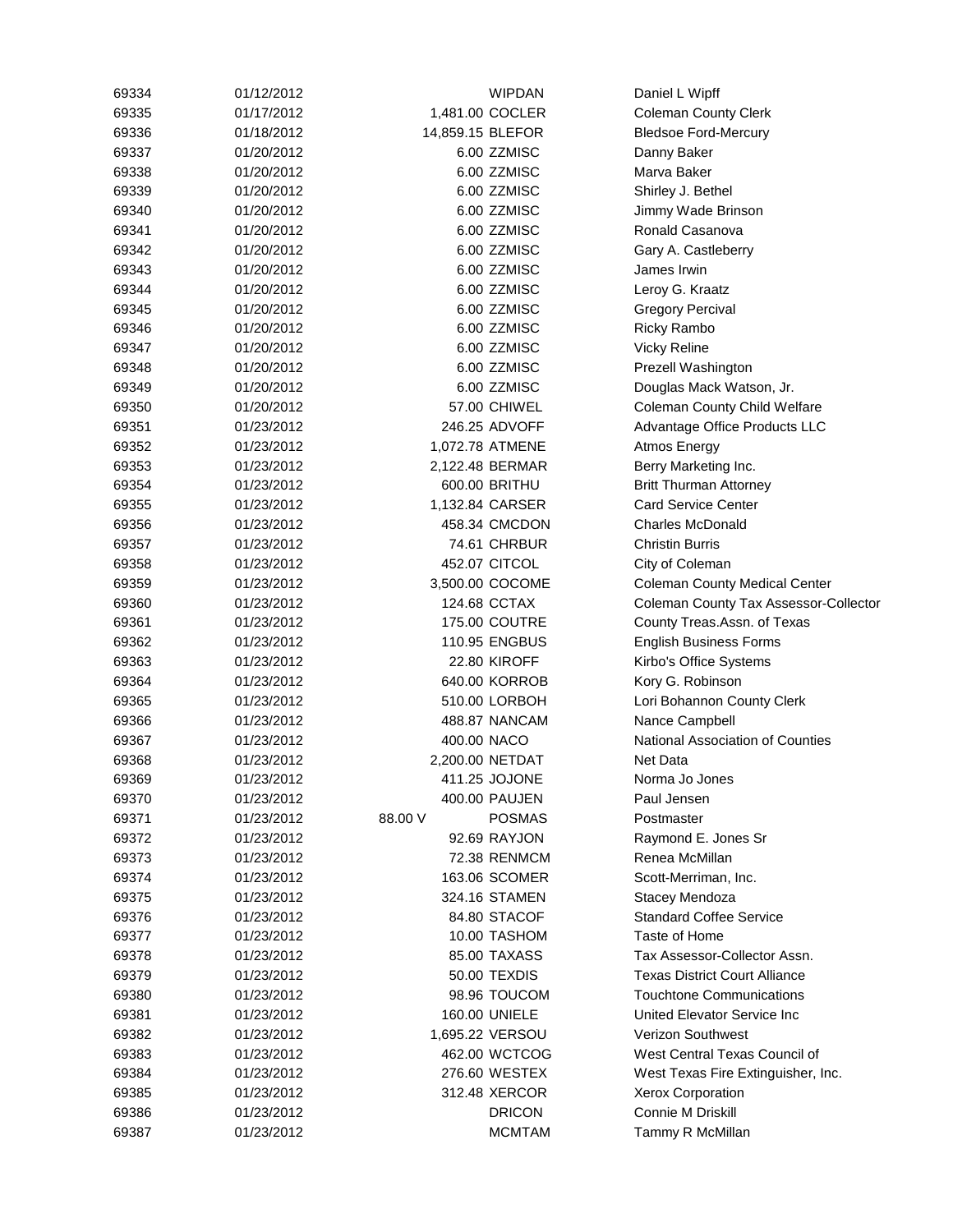| 69388 | 01/23/2012               | <b>SANSHI</b>           | Shirley C Sansing                 |
|-------|--------------------------|-------------------------|-----------------------------------|
| 69402 | 01/23/2012               | 90.00 POMAST            | Postmaster                        |
| 69403 | 01/23/2012               | 9.39 ZZMISC             | Jackie Kenney                     |
| 69404 | 01/27/2012               | <b>GUETIF</b>           | Tiffany D. Zirkle                 |
| 69405 | 01/27/2012               | <b>BAKNAN</b>           | Nancy G Baker                     |
| 69406 | 01/27/2012               | <b>BERCAR</b>           | Carla J Berry                     |
| 69407 | 01/27/2012               | <b>BURCHR</b>           | Christin D Burris                 |
| 69408 | 01/27/2012               | CAMWIL                  | William N Campbell                |
| 69409 | 01/27/2012               | <b>CONCHR</b>           | <b>Christine D Connelly</b>       |
| 69410 | 01/27/2012               | <b>DUNDAV</b>           | David L Dunlap                    |
| 69411 | 01/27/2012               | <b>GEOJAR</b>           | Jarvis M George                   |
| 69412 | 01/27/2012               | <b>HARBEV</b>           | <b>Beverly K Harris</b>           |
| 69413 | 01/27/2012               | HUDDAR                  | Darlene A Huddle                  |
| 69414 | 01/27/2012               | <b>EDWTIN</b>           | Tina G Lamb                       |
| 69415 | 01/27/2012               | <b>LEMCAT</b>           | Cathryn R LeMay                   |
| 69416 | 01/27/2012               | MAYMAR                  | Margie K Mayo                     |
| 69417 | 01/27/2012               | <b>SMIPAT</b>           | Patricia S McMillan               |
| 69418 | 01/27/2012               | <b>MENSTA</b>           | Stacey D Mendoza                  |
| 69419 | 01/27/2012               | <b>QUIDAR</b>           | Darla R Quinney                   |
| 69420 | 01/27/2012               | <b>ROSJOE</b>           | Joe L Rose                        |
| 69421 | 01/27/2012               | TRAJAM                  | Jamie L Trammell                  |
| 69422 | 01/27/2012               | <b>WATJOE</b>           | Joe D Watson                      |
| 69423 | 01/27/2012               | <b>BEARIC</b>           | Richard L Beal                    |
| 69424 | 01/27/2012               | <b>DAVBOB</b>           | Bobby A Davis                     |
| 69425 | 01/27/2012               | <b>STEJOH</b>           | Johnny M Stephenson               |
| 69426 | 01/27/2012               | <b>WILMAR</b>           | Mark L Williams                   |
| 69427 | 01/27/2012               | CROBOB                  | Bobby J Croft                     |
| 69428 | 01/27/2012               | <b>FORTER</b>           | <b>Terry G Fortune</b>            |
| 69429 | 01/27/2012               | <b>ROBOLL</b>           | Ollie W Roberson, Jr.             |
| 69430 | 01/27/2012               | <b>DILEDD</b>           | Eddie W Dillard                   |
|       |                          |                         | William J Morris                  |
| 69431 | 01/27/2012<br>01/27/2012 | <b>MORJOE</b><br>PEEDAV |                                   |
| 69432 |                          |                         | David P Peeples, III              |
| 69433 | 01/27/2012               | LAWSCO<br>SMIMAR        | Scotty W Lawrence<br>Mark R Smith |
| 69434 | 01/27/2012               |                         |                                   |
| 69435 | 01/27/2012               | <b>ROMALE</b>           | Alejandro Torres-Romero           |
| 69436 | 01/27/2012               | <b>BOWROB</b>           | Robert L Bowen                    |
| 69437 | 01/27/2012               | <b>BURCOD</b>           | Cody L Burris                     |
| 69438 | 01/27/2012               | <b>WALMAC</b>           | Mackie J Walters                  |
| 69441 | 01/25/2012               | <b>STACOM</b>           | <b>State Comptroller</b>          |
| 69442 | 01/25/2012               | <b>STACOM</b>           | <b>State Comptroller</b>          |
| 69443 | 01/25/2012               | <b>STACOM</b>           | <b>State Comptroller</b>          |
| 69444 | 01/26/2012               | <b>WOOCON</b>           | Connie Y Beloat                   |
| 69445 | 01/26/2012               | <b>COGLES</b>           | Leslie W Cogdill                  |
| 69446 | 01/26/2012               | <b>HAMMIC</b>           | Linda M Hammonds                  |
| 69447 | 01/26/2012               | <b>JONRAY</b>           | Raymond E Jones, Sr.              |
| 69448 | 01/26/2012               | LANARC                  | Archie W Lancaster                |
| 69449 | 01/26/2012               | LAWJES                  | Jessie W Laws                     |
| 69450 | 01/26/2012               | <b>PLUVIC</b>           | Vickie S Melot                    |
| 69451 | 01/26/2012               | <b>MOONAT</b>           | Natasha G Moody                   |
| 69452 | 01/26/2012               | <b>PONGER</b>           | Gerald L Pond                     |
| 69453 | 01/26/2012               | <b>TURROB</b>           | <b>Robert W Turner</b>            |
| 69454 | 01/26/2012               | <b>WATCIN</b>           | Cindy L Watson                    |
| 69455 | 01/26/2012               | WATJER                  | Jeromy Watson                     |
| 69456 | 01/26/2012               | WILWIL                  | Willie D Williams                 |